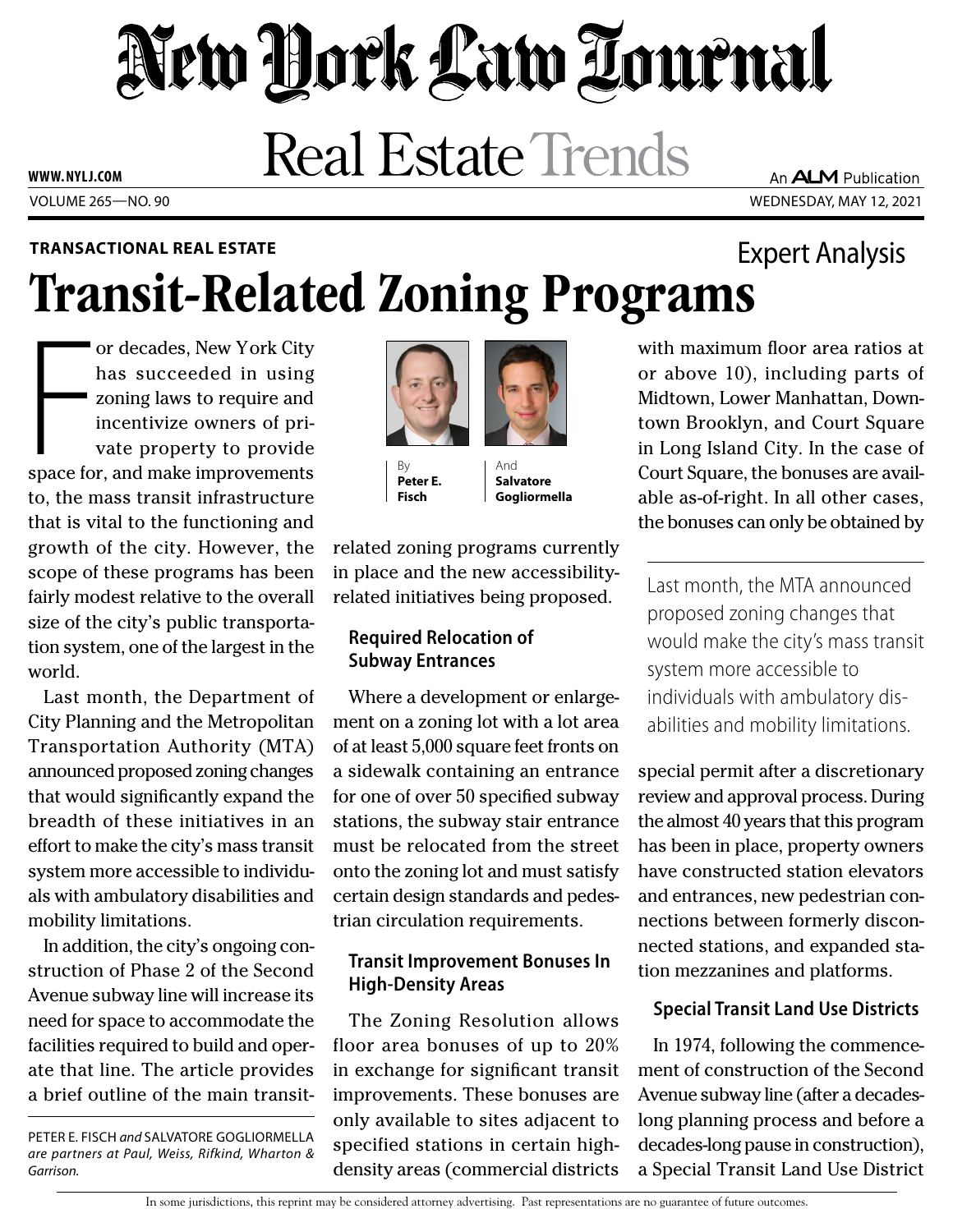#### New York Law Zournal

was created to support construction of the subway line, ease pedestrian flows, provide light and air to underground transit facilities, and enhance pedestrian amenities, while conserving the value of land and buildings. The district is mapped at locations along Second Avenue between Chatham Square in Chinatown and East 126th Street in Harlem.

Prior to filing an application for an excavation or building permit from the Department of Buildings for a development or enlargement, the owner of a zoning lot within the district must request a certification from the MTA and the City Planning Commission as to whether or not a transit easement volume is required on the zoning lot. If the MTA and the Commission jointly certify within 60 days that such a volume is required, the owner must submit to the MTA and the Commission for their joint approval a site plan indicating the location and type of easement volume that would be most compatible with the proposed development or enlargement.

The MTA may use the easement volume for public access to and from the subway, to provide light and air to subway stations, for related uses, and in the case of stations being constructed as part of Phase 2, for ancillary facilities required to support the functioning of the subway (including emergency egress and ventilation structures). The type of easement to be granted (including the dimensions of the easement volume and the purposes for which it can be used) depends on a number of factors, including which station is located near the zoning lot, the size of the zoning lot, the amount of frontage, and the nature of the access to be provided.

The easement volume may be located within a building, in open areas (including public plazas), or in areas covered by a building's projected overhangs, but it must be as close as possible to the street containing the transit line and must have at least one vertical face at a front lot line. In addition, any underground walls constructed along the front lot line must contain a knockout panel in a location and of a size indicated by the MTA, but in all events not less than 12 feet wide and running below curb level down to the bottom of the easement.

Owners granting these easements are entitled to the following zoningrelated accommodations: (a) if the transit easement volume is located within a building, the space occupied by the volume does not constitute "floor area" for zoning purposes, (b) any space occupied by the volume and protected from the elements by an overhang or roofed area is treated as a "public plaza" in districts that allow zoning bonuses for the same, (c) the volume, any construction allowed therein, or any weather protection provided thereon by an overhang or roofed area, is considered a "permitted obstruction" within required yards, open spaces or public plaza areas, (d) the permitted lot coverage (but not the maximum floor area ratio) may be increased by an amount equal to 10% of the lot area, and (e) in some parts of the district, certain accessory parking requirements are reduced or waived.

The owners are also entitled to locate columns or footings within the transit easement volume to support their buildings, subject to certain limitations (like minimum clear distances of 12 feet between columns and 10 feet between columns and walls bounding the volume) and certain rights of the MTA. The MTA and the Commission may elect to permit above-grade penetration of the easement volume by a building lobby, where the lobby space serves as a pedestrian circulation system and offers direct public access to a subway entrance within the volume. In addition, the owner may make temporary use of the volume for permitted purposes until, but must vacate the volume before, the MTA or its designee requires the same for transit purposes, and the MTA must give the owner at least 6 months' notice so that the owner can vacate tenants.

The MTA constructs and maintains the transit-related improvements within these easement volumes. However, it is not responsible for any columns or footings to support the owners' buildings.

#### **Zoning for Accessibility**

Over two-thirds of subway and commuter rail stations within New York City are not accessible to individuals with ambulatory disabilities or mobility limitations. In an effort to make these stations readily accessible to, and usable by, such individuals, the MTA and the Department of City Planning are currently proposing amendments to the Zoning Resolution that require transit easements on a system-wide basis and expand the transit improvement bonuses